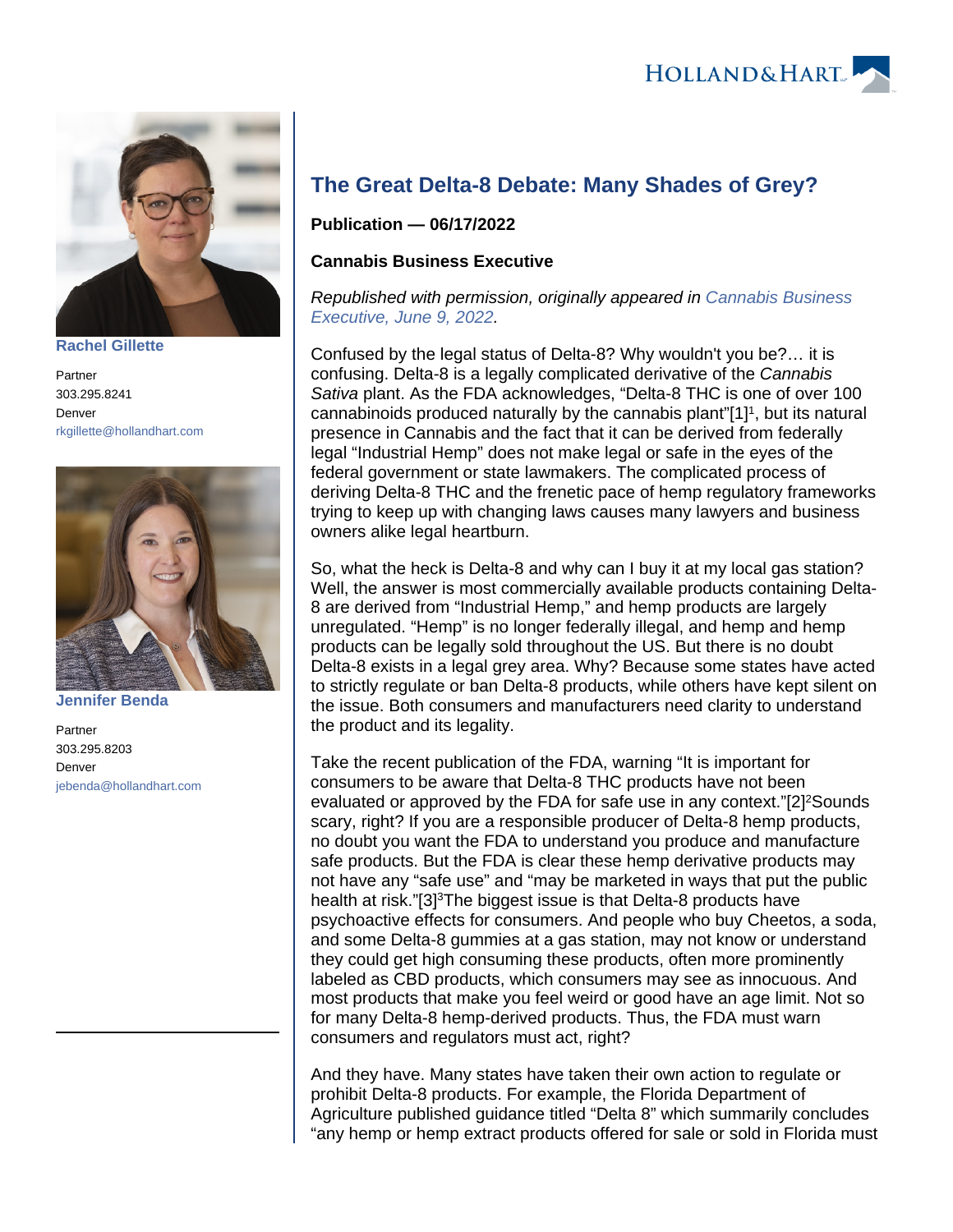**HOLLAND&HART** 

comply with all labeling rules and have a certificate of analysis that shows a total THC (THCA x .8777  $+$  THC Delta 9 = total THC) content of 0.3% or less."[4]<sup>4</sup>In direct contrast, the Colorado Department of Revenue, in conjunction with the Colorado Department of Public Health & Environment, published guidance May 14, 2021, clarifying "that chemically modifying or converting any naturally occurring cannabinoids from industrial hemp is non-compliant with the statutory definition of 'industrial hemp product"[5]<sup>5</sup>and specifically prohibiting any process that converts CBD into "delta-9, delta-8, delta-10-THC, or other tetrahydrocannabinol isomers or functional analogs."[6]<sup>6</sup>

And let's legally contrast that with the holding in the Ninth Circuit Court of Appeals in AK FUTURES LLC, Plaintiff-Appellee, v. BOYD STREET DISTRO, LLC,[7]<sup>7</sup>where the Court held "the plain and unambiguous text of the Farm Act compels the conclusion that AK Futures' delta-8 THC products are lawful" as "the delta-8 THC in AK Futures' e-cigarette liquid appears to fit comfortably within the statutory definition of "hemp"—i.e., the liquid is properly understood as a derivative, extract, or cannabinoid originating from the cannabis plant and containing "not more than 0.3 percent delta-9 THC." Legal, illegal, legal? Illegal?

The reality is, for the manufacturer, the lack of clarity around Delta-8 (and other intoxicating cannabinoids that contain below .3% Delta-9-THC) undoubtedly creates business risks. The confusion over the legality of innovative hemp products, like Delta-8 products, may cause banks to reevaluate the risks of working with the hemp industry. Because "compliant" hemp is federally legal, many more banks are openly serving the hemp industry, but not the retail or medical marijuana industries. Congress has not been able to change this, creating a boon for the banks that will work with the state-legal marijuana and hemp industries but still leaving a shortage of banking options for the state-legal marijuana industry. The proliferation of "illegal" hemp products creates a risk that banks will increase compliance checks of hemp clients or, in an abundance of caution, close hemp industry bank accounts. Banking uncertainty creates safety risk and increases the cost of operations due to accounting compliance needed to operate primarily in cash.

Even more dangerous for the industry is the potential that Internal Revenue Code Section 280E would apply if Delta-8 products were ultimately classified as Schedule I or Schedule II. Section 280E limits and sometimes precludes profitability for the retail and medical marijuana industry. Section 280E applies to any substance that is a Schedule I or Schedule II substance under the Controlled Substances Act. The legislative history of section 280E provides that this provision applies to "amounts paid or incurred in the illegal trafficking in drugs listed in the Controlled Substances Act."[8]<sup>8</sup>So long as courts continue to find Delta-8 hemp-derivatives are carved out of the definition of marijuana in the Controlled Substances Act, Delta-8 products are federally legal and I.R.C. Section 280E presumably does not apply. However, mixed signals on the status of Delta-8 will leave the hemp industry in a morass of uncertainty about their long-term viability.

[\[1\]](applewebdata://02715d2e-cb0d-4eaf-8e5b-c0f4d6adfa2e/#_ftnref1)5 Things to know about Delta-8 Tetrahydrocannabinol – Delta-8 THC,